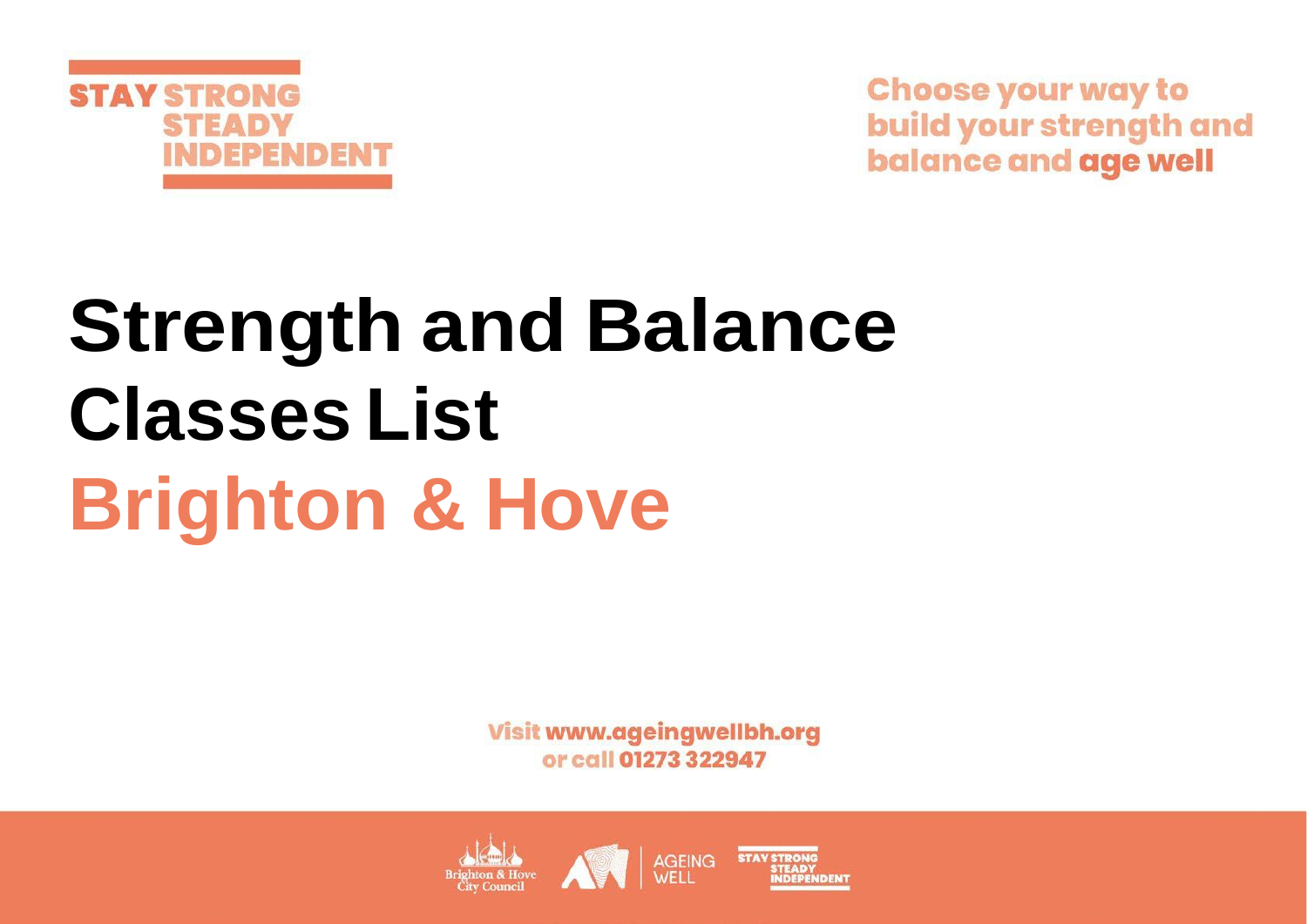# **Contents**

# **Contents**

**STAY STRONG STEADY INDEPENDENT**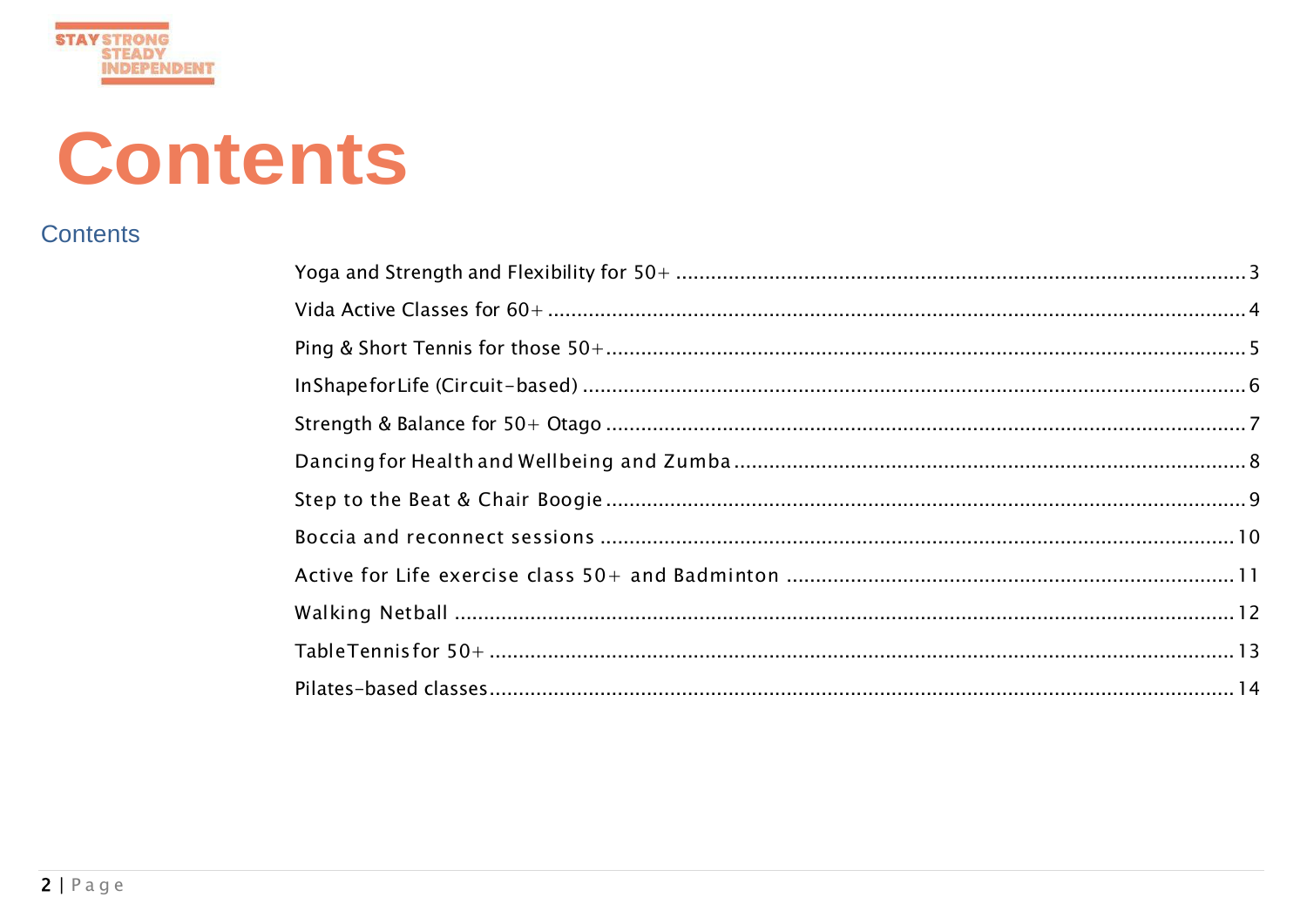

# <span id="page-2-0"></span>**Yoga and Strength and Flexibility for 50+ Wednesdays and Saturdays**

#### **About the class**

These are fun & sociable weekly classes to music, with a range of exercises to help build strength & flexibility in your upper body and strength, balance and more stability on your feet. Combining seated and standing exercises with a chair for support as necessary.

Helps increaseconfidence and balance.

#### **Instructor**

Lisa and Paula To book or for more information Contact: 01273 729603

#### **When?**

Wednesdays 9:45-10:45 Gentle Yoga Wednesdays 11:00-12:00 Chair Yoga Saturday 10:30-11:30 Strength and Flexibility (Zoom)



#### **Where?**

The lounge, The Hop50+, Palmeira Square, Hove. BN3 2FL.Behind St.Johns Church, Accessed via garden patio, or back door behind Flower Stall

#### **Cost**

£5-6.First class is free!

#### **Travel**

Buses 2, 1, 1A 46, 49, 5, 5A, 5B, 21, 25, 25X, 60, 71, 700. Palmeira Square stop or Second Avenue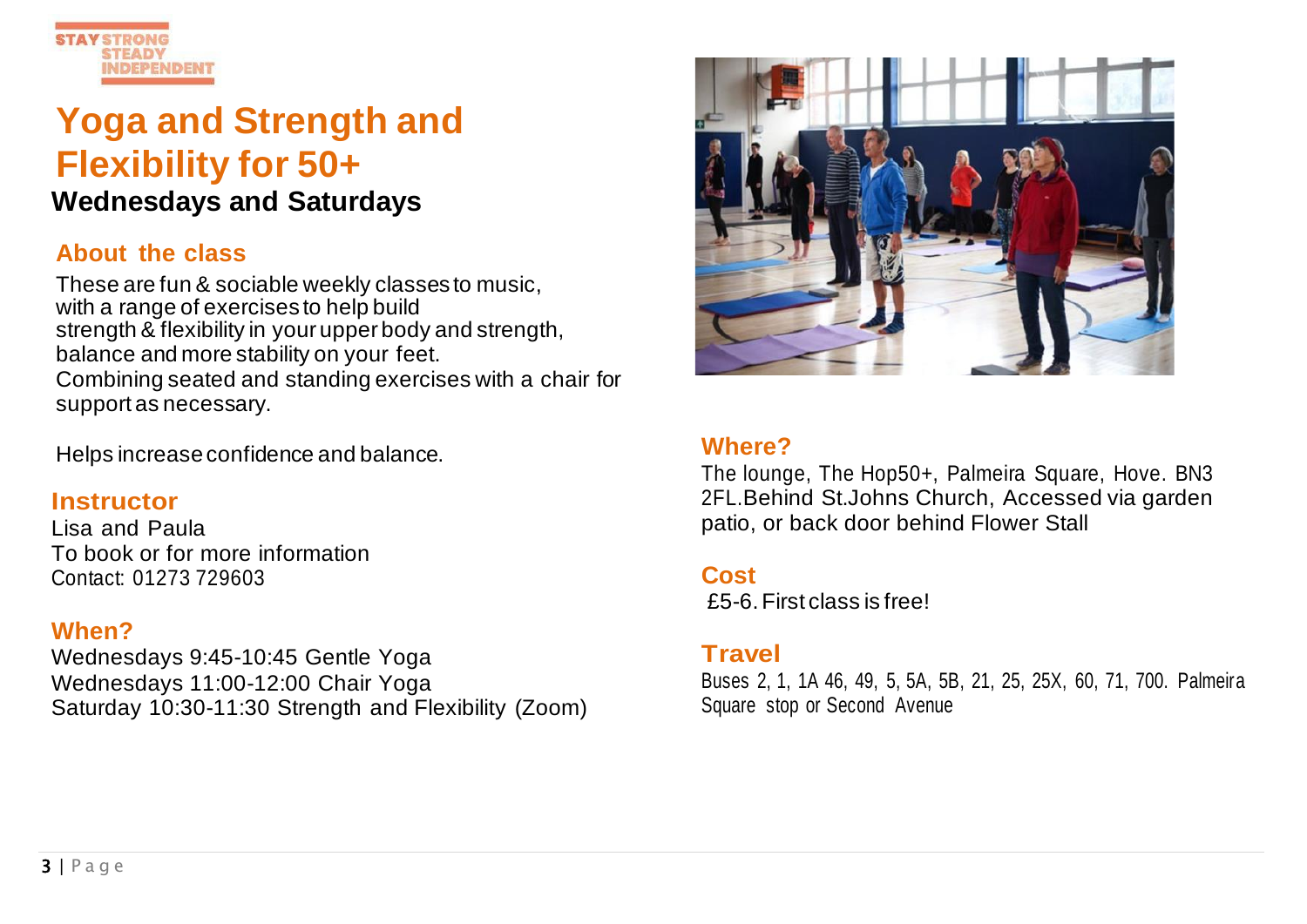

# <span id="page-3-0"></span>**Vida Active Classes for 60+**

**Mondays – Fridays**

#### **About the classes**

Vida Active Club has been part of the Hove Fitness scene since 2010. It is a place "as happy and positive as ever", offering fitness classes for all abilities.

Vida Active is about being fit and healthy for sure, but much more than that, they are a community. They support, help and encourage each other and countless friendships have developed inside the club over the years. Every new person, walking through their doors is greeted with a warm welcome and soon becomes part of the Vida magic.

# **For more information**

No need to book, just turn up. Contact on 07766744871 or visit [www.vidaactive.club](http://www.vidaactive.club/)

#### **When?**

Vida Active Studios Mondays 10:30-12:00 and 14:00-15:30 **Tuesdays** 10:30-12:00 **Wednesdays** 10:30-12:00 **Thursdays** 10:30-12:00 **Fridays** 10:30-12:00 and 14:00-15:30



#### **Eastbrook Manor Community Centre**  Mondays 10:00-11:00 Wednesdays 10:00-11:00 Fridays 10:00-11:00 **Bishop Hannington Youth and Community Centre** Tuesdays 14:00-15:00

# **Where?**

Vida Active Studios 74 Blatchington Road,Hove, BN3 3YH **Eastbrook Manor Community Centre** in Fishersgate, West Rd, Portslade, Brighton BN41 1QH. **Bishop Hannington Youth and Community Centre**, 38 Holmes Ave BN3 7LD

# **Cost**

£3 hot drink included afterthe class.

#### **Travel**

**Vida Active Studios Blatchington Road** Bus 5, 5a, 5b, 2, 49, 46 **Eastbrook Manor Community Centre**  Train to Fishergate Station **Bishop Hannington Youth & Community Centre** Bus 5, 5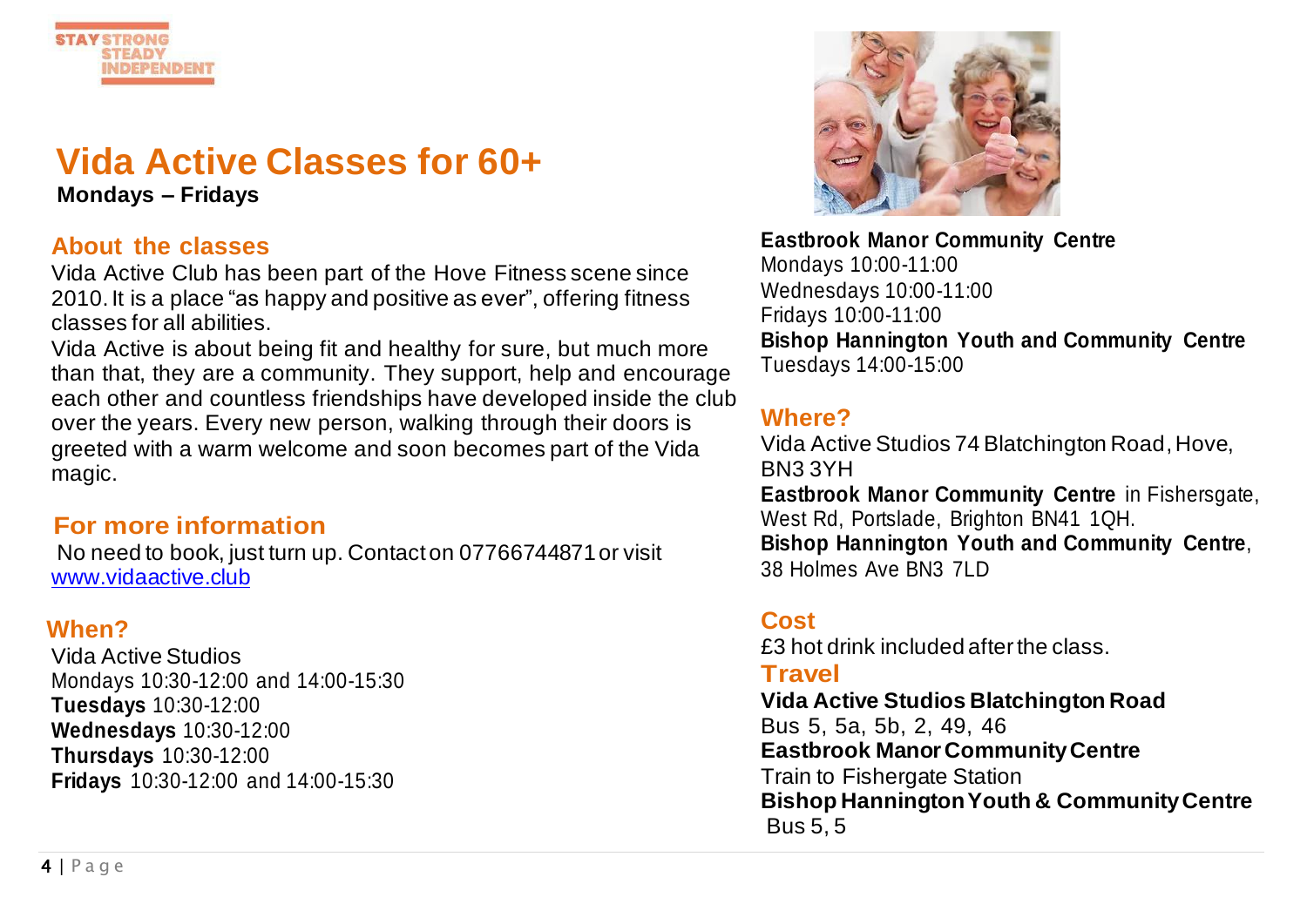

# <span id="page-4-0"></span>**Ping & Short Tennis for those 50+ Wednesdays**

#### **About the class**

Join our fun sociable weekly table tennis session with an additional Short Tennis option.

Just drop in, there is no need to book, and all equipment is provided. Beginners are welcome!

Please wear comfortable clothes and flat footwear and bring a drink.

**Instructor**  Healthy LifestylesTeam

# **To book or for more information**

Healthy Lifestyles Team **Contact:** 01273 294589 [/HealthyLifestylesTeam@brighton-hove.gov.uk](mailto:HealthyLifestylesTeam@brighton-hove.gov.uk)



**When?** Wednesdays10:30-12:00

# **Where?**

King Alfred Leisure Centre/Hove Seafront, Kingsway, Hove BN3 2WW

#### **Cost**

£3 or £2 concession and 60+ (Drop in) Just turn up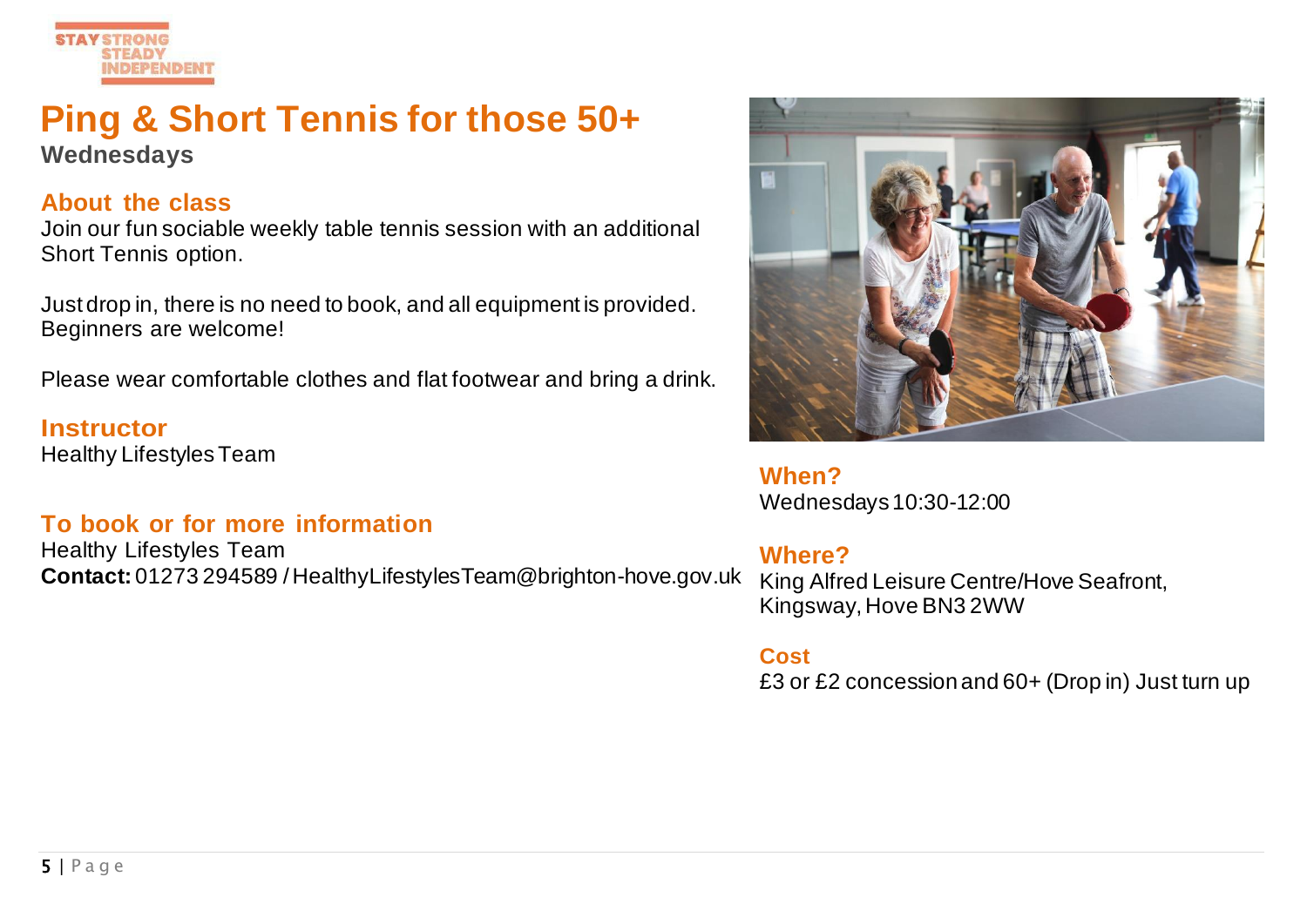

# <span id="page-5-0"></span>**In Shape for Life (Circuit-based)**

**Mondays, Tuesdays, Wednesdays & Fridays**

#### **About the class**

Come and join our fun and friendly In Shape for Life circuit classes. In Shape for Life is a circuit-based exercise programme for adults of all ages and abilities, running different venues across the city. The content of the sessions is based on using a whole-body approach, making sure there are also elements of strength, flexibility, and balance. Beginners are welcome!

Most sessions also have a social aspect to them. Please wear comfortable clothes and flat footwear and bring a drink.

#### **Instructors**

Healthy Lifestyles Team

# **To book or for more information**

**Contact:** 01273 294589 / [HealthyLifestylesTeam@brighton-hove.gov.uk](mailto:HealthyLifestylesTeam@brighton-hove.gov.uk) **Moulsecoomb Hall**, Moulsecoomb Place, Lewes Website: www. brighton-hove.gov.uk/healthylifestyles

# **Cost**

£3 or £2 concession and 60+ (Drop in) Just turn up Zoom Classes Free

# **Travel**

Buses 5, 5a, 5b, 47 to Hangleton, Buses 23, 24, 25, 25X, 28, 29, 29B, 29X to Moulsecoomb Buses 25, 22, 21, 49 ,24 ,28 to Prince Regent Complex, Buses 1, 1A, to Portslade.

# **When?**

Mondays 9:15-10:15 In Shape for Life HK 50+ Hangleton Community Centre Mondays 12:45- 13:45 Pilates (Zoom) Tuesdays 9:30-10:30 In Shape for Life HK 50+ Moulsecoomb Hall Tuesdays 5:30-6:30pm Strength and Conditioning (Zoom) Wednesdays 12:00-13:00 In Shape for Life Prince Regent Sports Complex Thursdays10:30-11:30 In Shape for Life - Women only (Zoom) Fridays 9:30-10:30 In Shape for Life Portslade Sports Centre

#### **Where?**

**Hangleton Community Centre**, 14 Harmsworth Cres, Hove BN3 8BW Road, Brighton BN2 4GA **Prince Regent Swimming Complex**, Church St, Brighton BN11YA **Portslade Sports Centre**, Chalky Rd, Portslade, Brighton BN412WS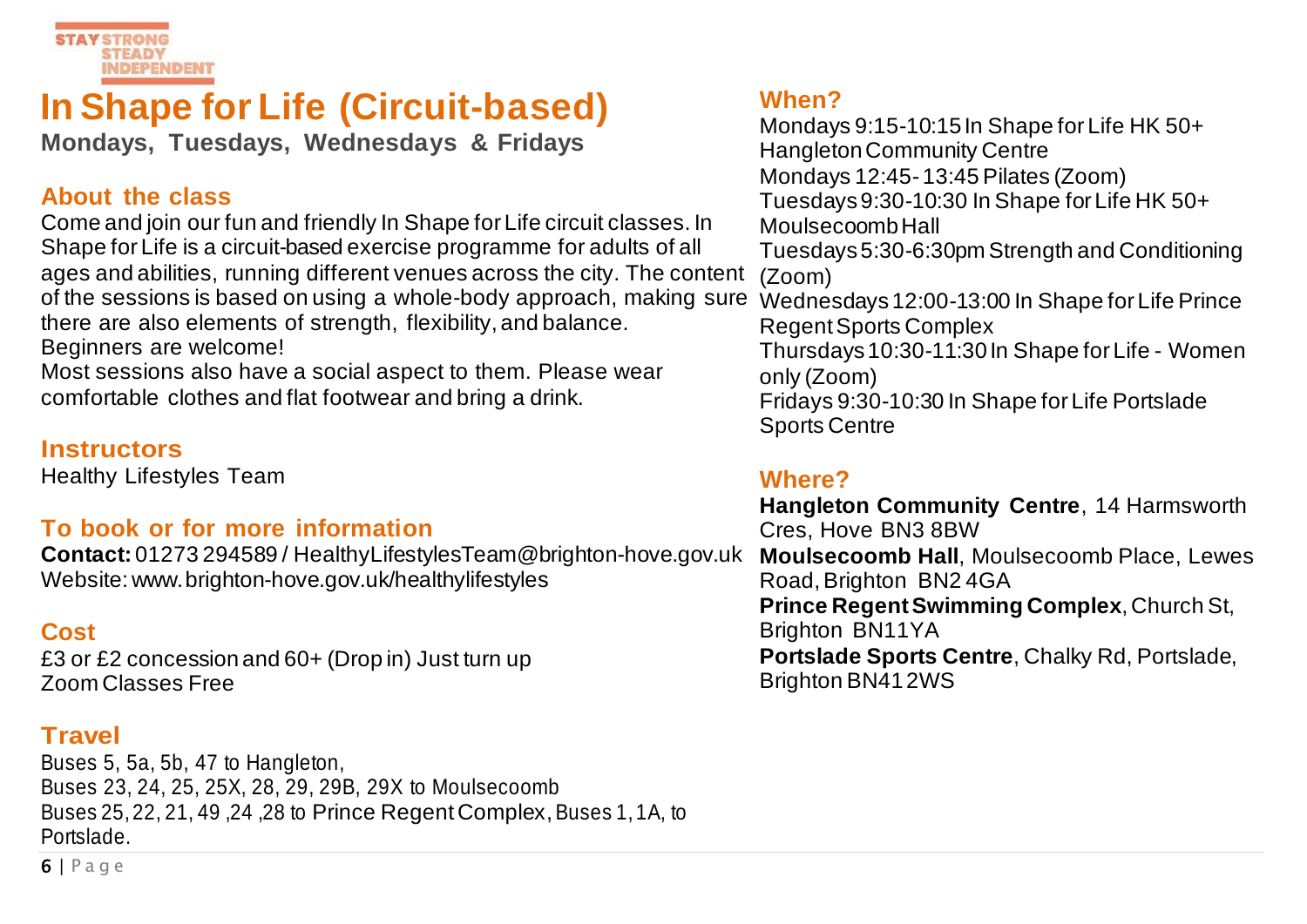

# <span id="page-6-0"></span>**Strength & Balance for 50+ Otago**

**Mondays & Thursdays**

#### **About the class**

These are fun and sociable weekly classes, with a focus on strengthening the lower body and challenging and improving balance following "The Otago" programme.

Resistance to lower limb muscles is provided through use of ankle weights.

The classes are tailored to the individuals needs and are suitable for a range of people with mobility challenges, combining seated and standing exercises with a chair for support as necessary. There is a focus on posture and breathing throughout.

#### **Instructor Anne Brindley**

**To book or for more information Contact:** 01273 729603

**Cost**

£5. First class is free! Join in or watch.



#### **When?**

**Mondays** 11:00-12:00pm (available also via zoom) **Thursdays** 10:30-11:30am

#### **Where?**

The lounge, The Hop50+, Palmeira Square, Hove. BN3 2FL.

Behind St.Johns Church, Accessed via garden patio, or back door behind Flower Stall

# **Travel**

Buses 2, 1, 1A 46, 49, 5, 5A, 5B, 21, 25, 25X, 60, 71, 700. Palmeira Square stop or Second Avenue.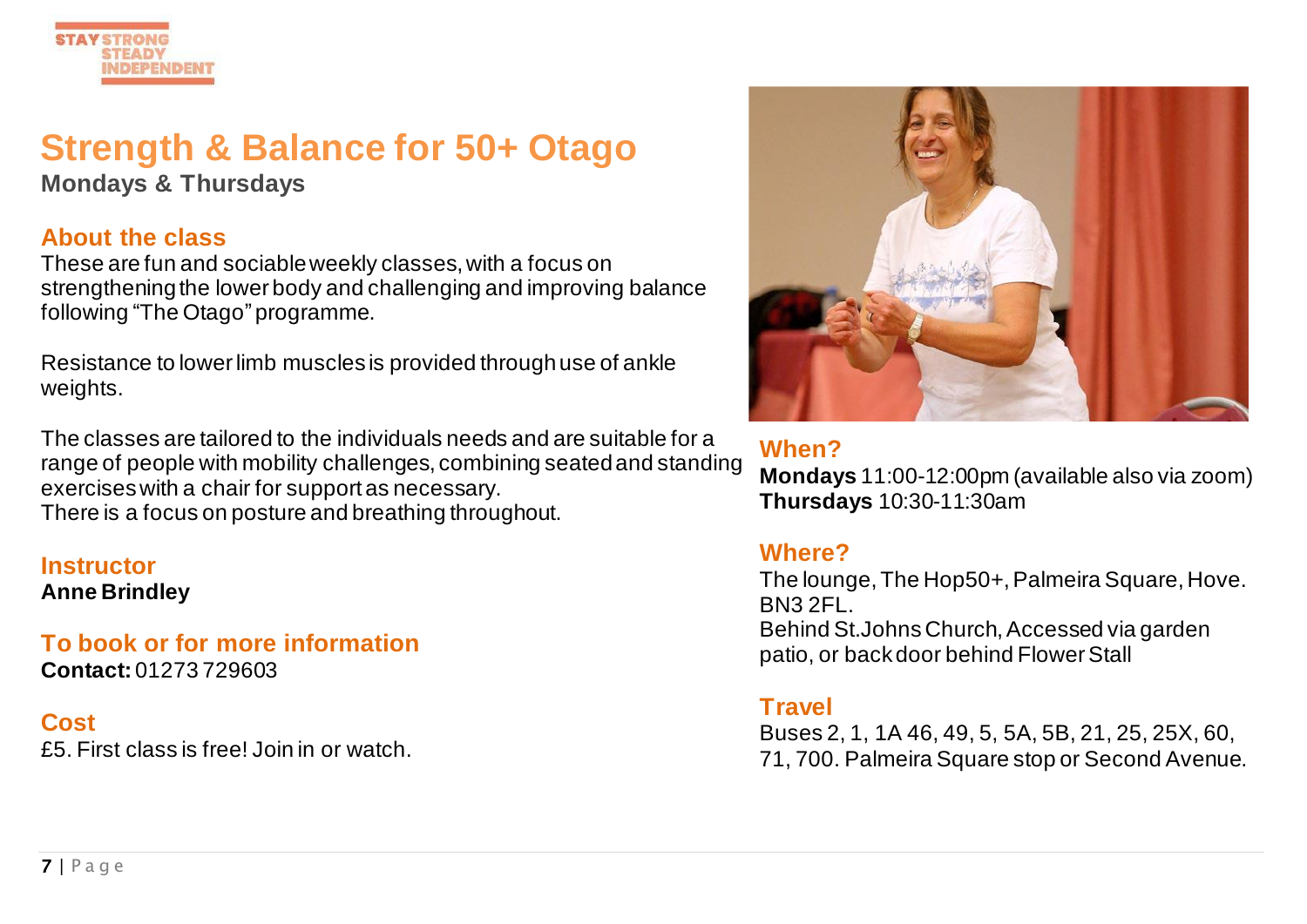

# <span id="page-7-0"></span>**Dancing for Health and Wellbeing and Zumba**

**Mondays & Tuesdays**

# **About the class**

Are you in a transitional stage in your life? Are you suffering from a long-termillness that is reducing your energy? Are you interested in losing weight, or just learning different dances?

Then, this is the class for you. The sessions are fun and nurturing. The sessions include GYROKINESIS® stretches, Lebed method techniques and short dances (from Latin to Bollywood, from 80s to current music).

The sessions are designed for people that are going through challenging health conditions and those that just want to keep fit. It is a movement-based session that will aim to support clients and their friends and/or family. Some of the participants may be living with cancer, depression, diabetes to name but a few. This is a fun and caring session.

**Instructor**  Healthy LifestylesTeam

**To book or for more information** Contact: 01273 294589or [HealthyLifestylesTeam@brighton-hove.gov.uk](mailto:HealthyLifestylesTeam@brighton-hove.gov.uk)



# **Cost**

£3 or £2 concession and 60+ (Drop in) Just turn up Zoom Classes Free

# **When?**

**Mondays** 10:00-11:00am Dancing for Health and Wellbeing (Zoom)

**Tuesdays** 11:15-12:15am Dancing for Health and Wellbeing Bishop Community Centre

**Mondays** 12:30-13:30 In Shape for Life Zumba (Zoom)

**Tuesdays** 11:30-12:15 (Drop in) In Shape for Life Zumba Manor Road Gym

#### **Where?**

**Manor Road Gym**, Manor Rd, Brighton BN2 5EA **Bishop Hannington**Youth and Community Centre 38 Holmes Ave, Hove BN3 7LD

#### **Travel**

Buses 21A, 23, 25, to Manor Road (Whitehawk), 5, 5A to Bishop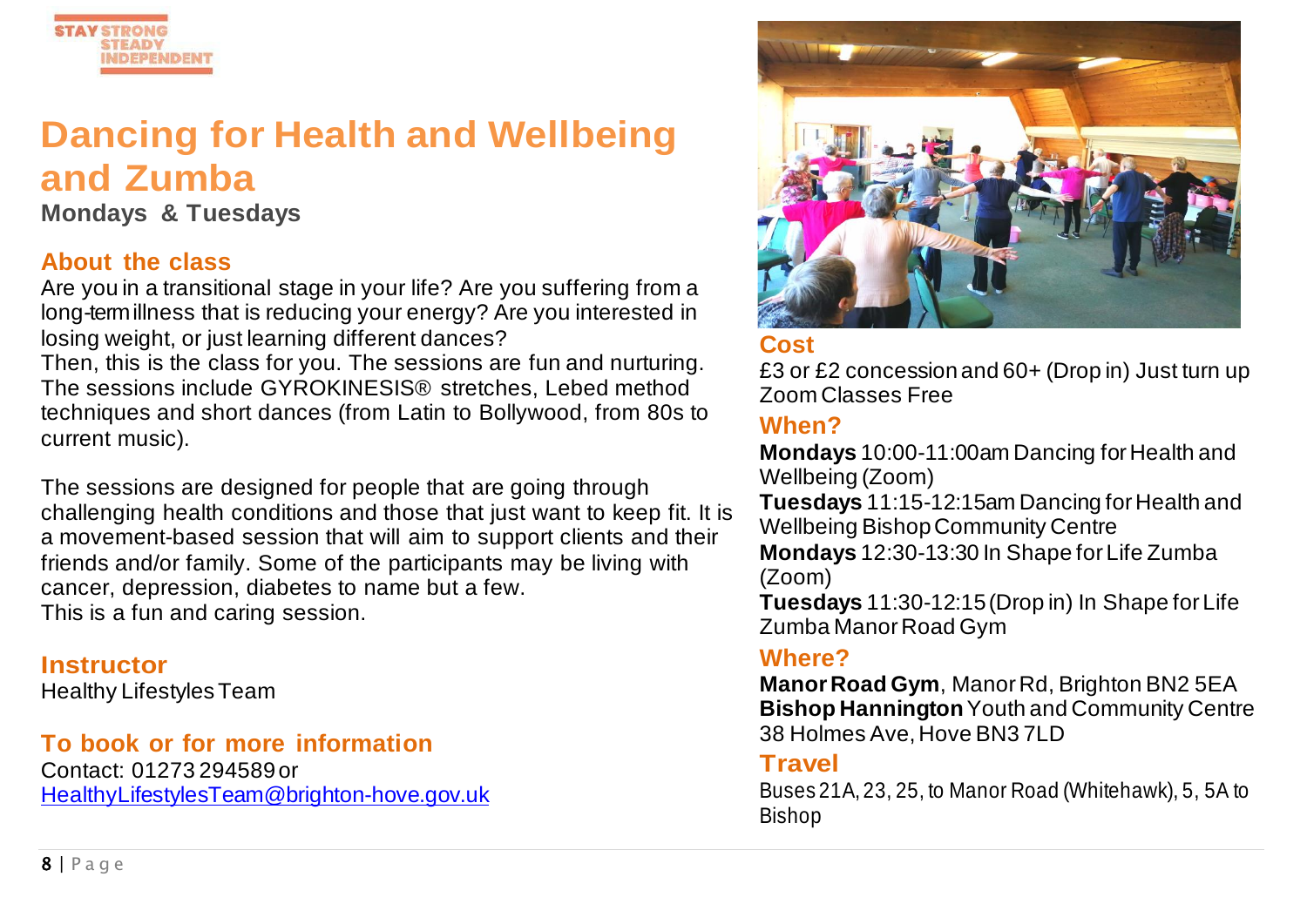

# <span id="page-8-0"></span>**Step to the Beat & Chair Boogie**

**Mondays and Tuesdays**

## **About the class**

Step to the beat was created as a way of increasing our daily steps in a fun way combining exercise with music. This class is dance based, moving to music whilst walking on the spot. (Ability to stand for 30-40 minutes and exercise without using a chair to assist balance if require)

Chair Boogie- This session is based on enjoying moving to music rather than exercise. You will learn routines to music using upper body and core muscles, while enjoying seated dance.

#### **Instructor**

Paula Carter

**To book or for more information Contact:** 01273 729603

# **Cost**

£2.50 per session. First class is free! Join in or watch



# **When?**

**Mondays** 15:30-16:00 **Step to the beat (Hybrid) Mondays** 16:10-16:40 **Chair Boogie (Hybrid) Tuesdays** 10:30-11:00 **Arm exercises (Hybrid) Tuesdays** 11:10-11:40 **Step to the beat (Hybrid)**

# **Where?**

The lounge, The Hop50+, Palmeira Square, Hove. BN3 2FL. Behind St.Johns Church, Accessed via garden patio, or back door behind Flower Stall and Online

#### **Travel**

<span id="page-8-1"></span>Buses 2, 1, 1A 46, 49, 5, 5A, 5B, 21, 25, 25X, 60, 71, 700. Palmeira Square stop or Second Avenue.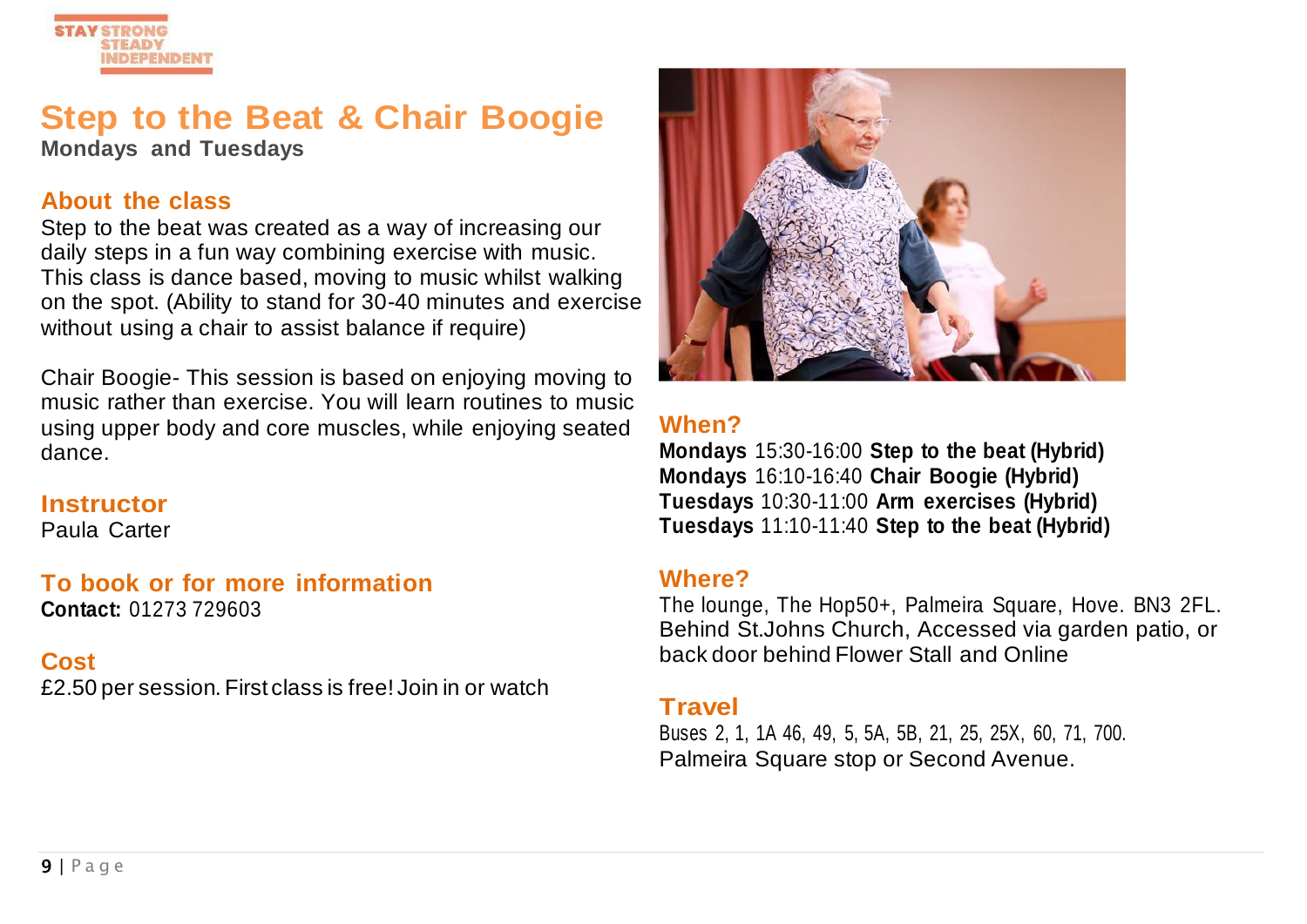

# **Boccia and reconnect sessions (all ages)**

**Mondays**

#### **About the class**

**Boccia** (pronounced bot-cha) is a Paralympic sport with no Olympic equivalent and is similar to bowls. It is a target ball sport which tests both muscle control and accuracy. From a seated position, players propel balls to land as close as possible to a white marker ball, known as the Jack. All abilities and all ages (+18) welcome.

**Reconnect session**starts with a gentle, seated exercise session. After the movement session everyone is invited to join for a tea or coffee and chats. If you just want to go along to socialise and meet others, you are welcome to do this.

#### **Instructor**

Freedom Leisure Centre

#### **To book or for more information** 01273 622266



# **Cost**

£1.75 for members and non-members

# **When?**

Mondays 10:30-11:30 **Reconnect sessions** Mondays 12:00-14:00 **Boccia**

#### **Where?**

Moulsecoomb Community Leisure Centre, Moulsecoomb Way, Brighton BN2 4PB

#### **Travel**

Buses 23, 24, 25, 25X, 28, 29, 29B, 29X to Moulsecoomb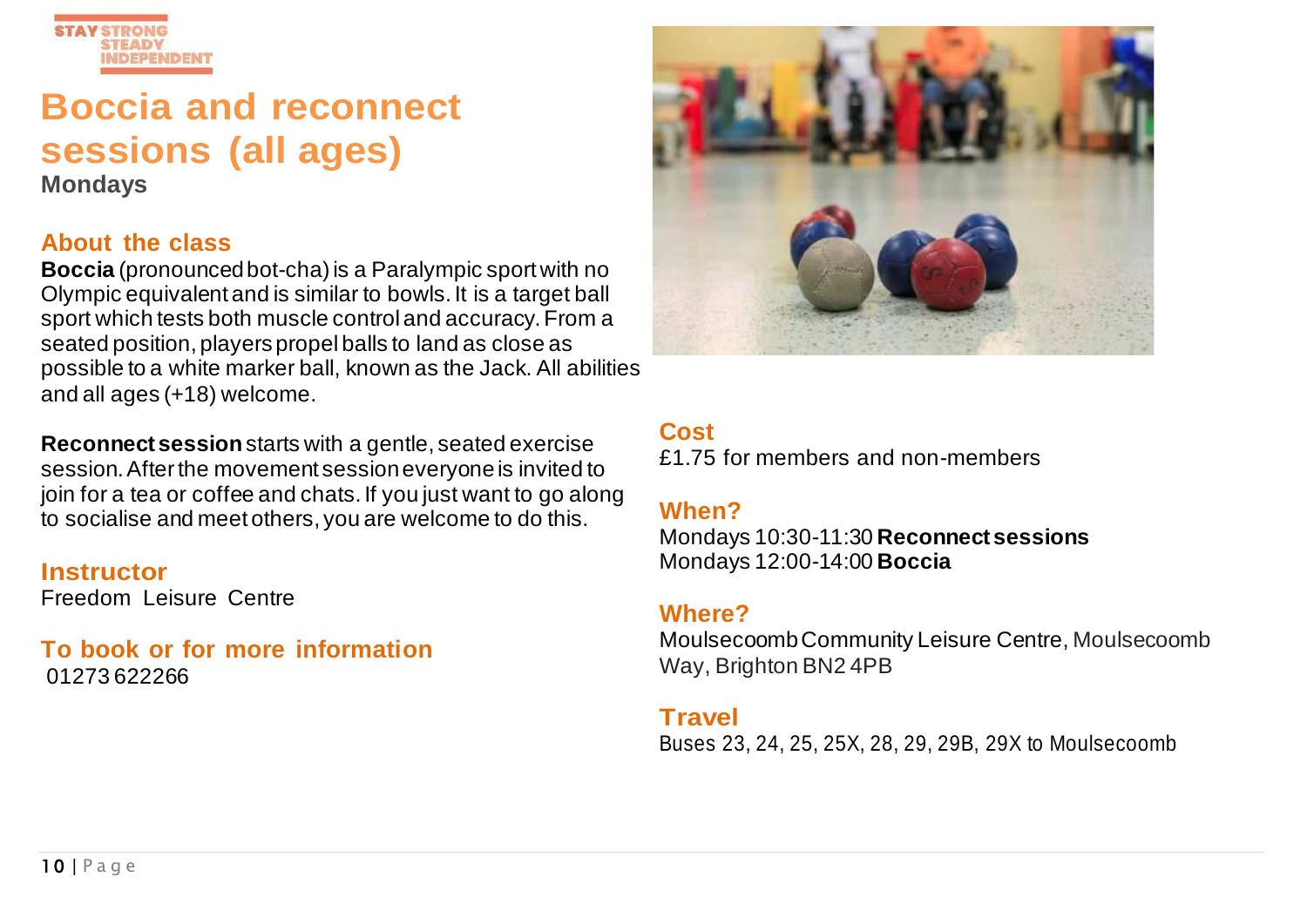

# <span id="page-10-0"></span>**Active for Life exercise class 50+ and Badminton**

**Wednesdays**

#### **About the class**

This sports centre run an Active for Life exercise class aimed at people aged 50+ on Wednesdays from 9.30-10.30am, after this you can also stay to play some badminton.

#### **Instructor**

Freedom Leisure Centre

#### **To book or for more information** 01273 411100

**Cost** £4.55 for members and non-members



**When?** Wednesdays 9:30-10:30 (Drop in)

#### **Where?**

Portslade Leisure Centre Chalky Rd, Mile Oak, Portslade, Brighton BN41 2WS

# **Travel**

Buses 1, 1A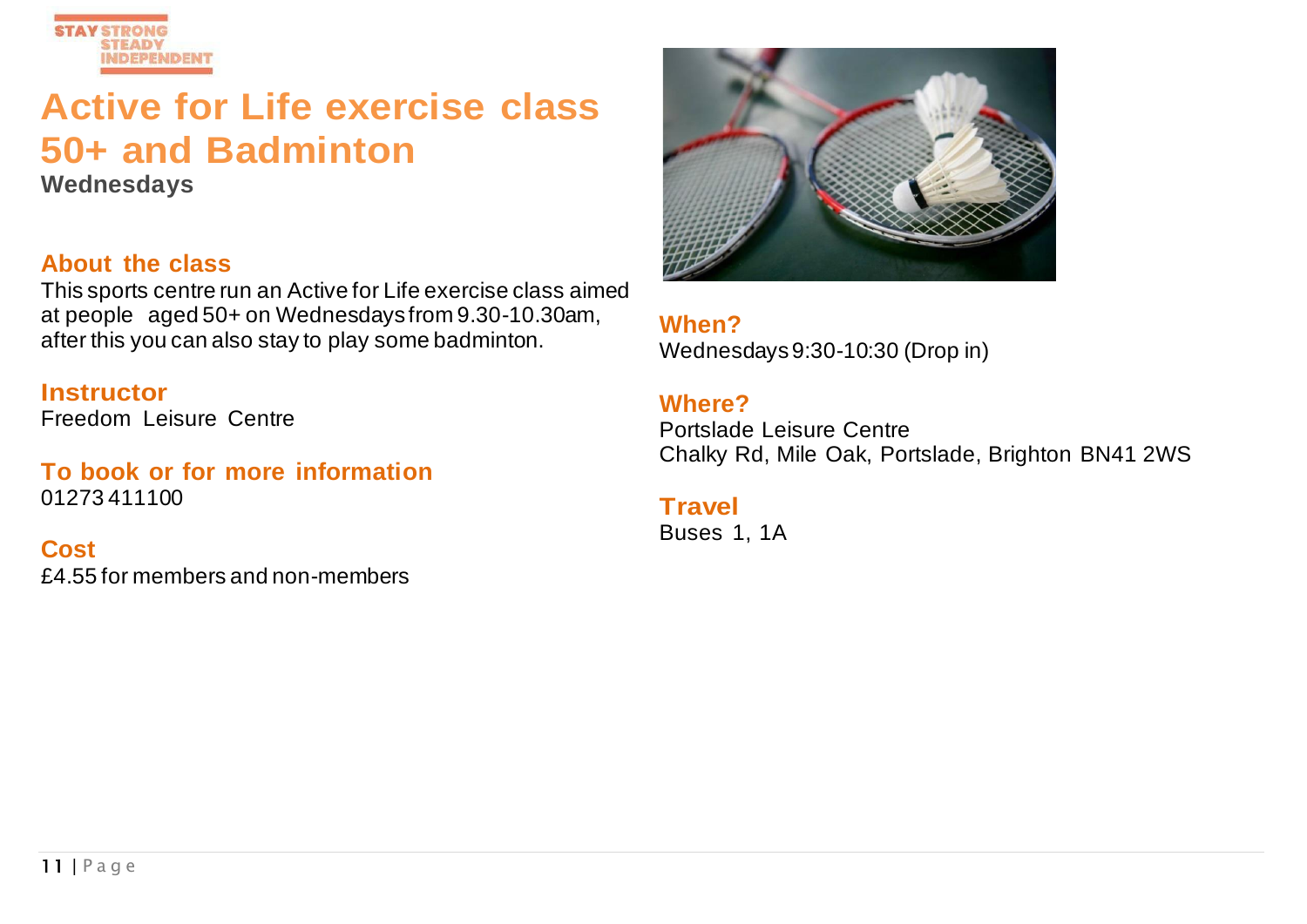

# <span id="page-11-0"></span>**Walking Netball**

Tuesdays and Thursdays

#### **About the class**

Walking Netball is a slower version of the game we all love. It is netball, but at a walking pace. People across the length of the country have started playing Walking Netball for the fun, laughter and camaraderie the social session brings, as much as the health benefits on offer. All abilities and all ages (+18) welcome.

#### **Instructor**

Freedom Leisure Centre

#### **To book or for more information** 01273 622266

**Cost** £ 2.50 for members and non-members



# **When?**

Tuesdays 10:00 -11:00 (Drop in) Thursdays 10:30 - 12:30 (Drop in)

# **Where?**

Tuesdays- Moulsecoomb Community Leisure Centre, Moulsecoomb Way, Brighton BN2 4PB Thursdays-King Alfred Leisure Centre/Hove Seafront, Kingsway, Hove BN3 2WW

# **Travel**

Buses 23, 24, 25, 25X, 28, 29, 29B, 29X to Moulsecoomb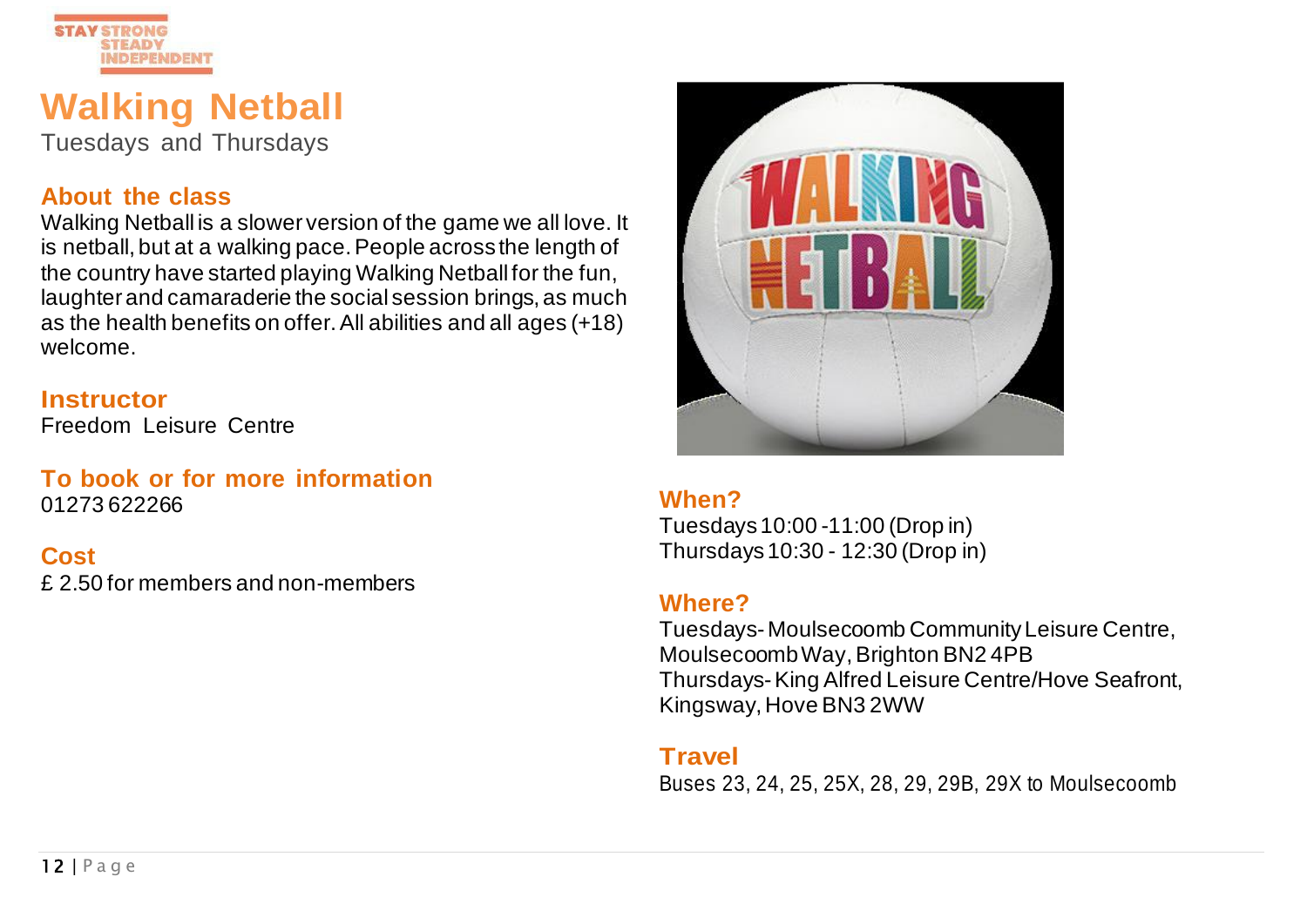

# <span id="page-12-0"></span>Table Tennis for 50+

**Mondays & Fridays**

# **About Brighton's Table Tennis Club**

Brighton's Table Tennis Club is registered charity. The club has brought more than £300,000 into the city to support youth and community work and createlocal jobs in times of austerity.

BTTC is also a centre of sporting excellence. It has two teams in the Senior BritishLeague, eight teams in the Brighton League and many Junior teams playing in various competitions. Its members include Gold, Silver, and Bronze medal winners in the UK Down's National Championship and a Gold medal winner at the 2017 World Championships for players with Down's Syndrome.

#### **To book or for more information**

**Contact:** 01273 670 145 [info@brightontabletennisclub.com](mailto:info@brightontabletennisclub.com) [tim@brightontabletennisclub.com](mailto:tim@brightontabletennisclub.com) for coaching enquiries

# **Cost**

The first session £2. Then £5 per player, £2 for concessions



#### **When?**

**Mondays** 11:00-12:30 and 12:30-14:00 **Fridays** 11:00-12:45

#### **Where?**

Brighton Table TennisClub at The Fitzherbert's Centre,36 Upper Bedford Street, Brighton, BN21JP

#### **Travel**

Buses 1, 1A, 2